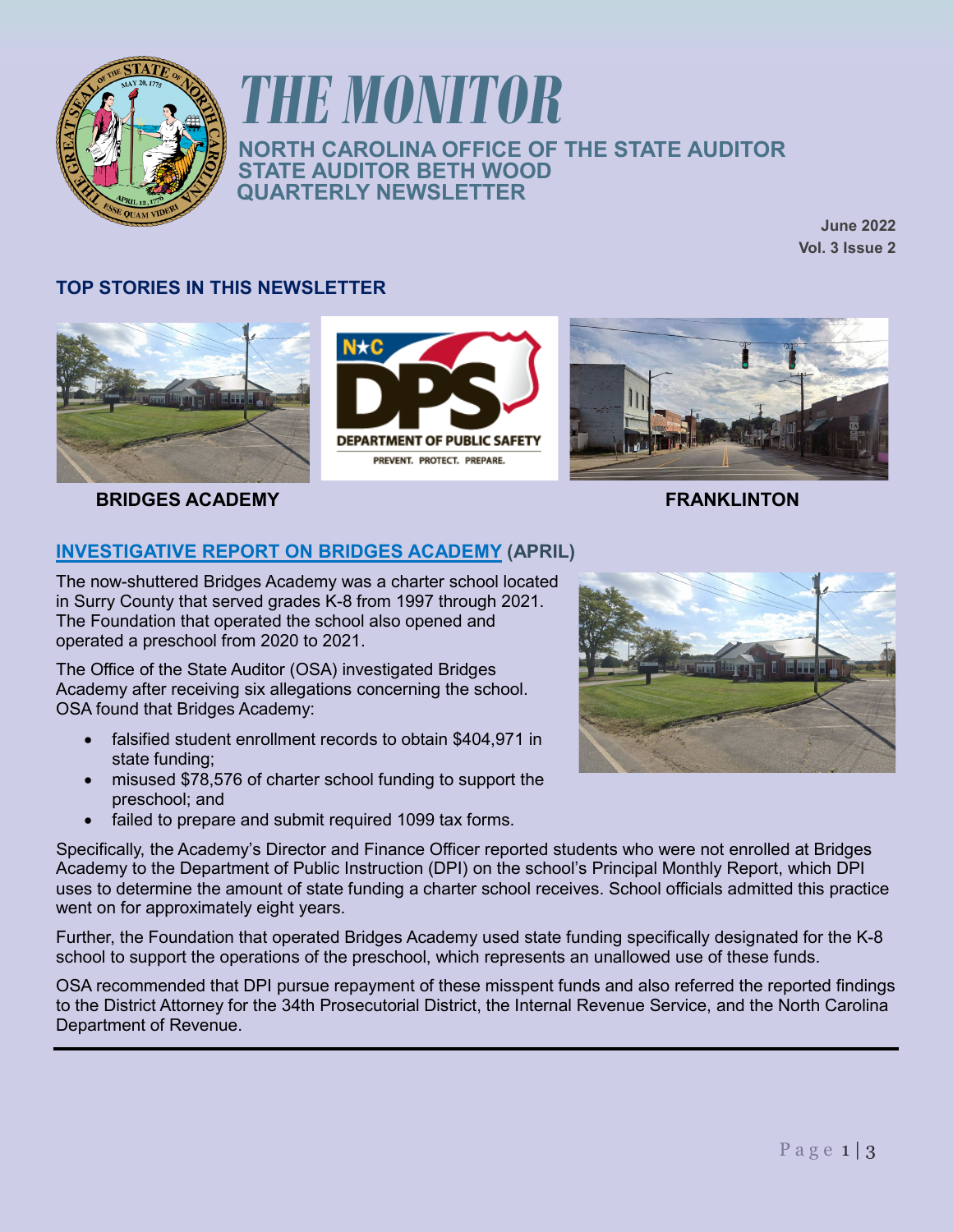### **[DPS OVERSIGHT OF HURRICANE FLORENCE DISASTER RECOVERY FUNDS](https://www.auditor.nc.gov/media/4241/open) (APRIL)**



The devastating effects of Hurricane Florence in 2018 created tremendous need across North Carolina. To meet this need, the General Assembly enacted the Hurricane Florence Emergency Response Act, which in turn established the Hurricane Florence Disaster Recovery Fund (Fund). The legislature directed the Department of Public Safety (DPS) to administer the Fund, which had distributed \$783 million to state entities and a nonprofit foundation as of January 31, 2021.

The General Assembly also directed the Office of the State Auditor (OSA) to conduct a performance audit of the Fund. OSA found that DPS distributed \$502 million in Funds with limited monitoring. Specifically, DPS did not plan to make sure that the programs that received Funds were spending them properly by requiring documentation like invoices and receipts. Additionally, DPS did not ensure that recipients had established objectives for what they planned to do with their Funds nor that they had a plan in place to measure their progress towards meeting those objectives.

In addition to recommending that DPS monitor spending by Fund recipients and make sure these recipients have objectives that they are measuring, OSA also recommended that the General Assembly consider including monitoring requirements in future legislation regarding the spending of emergency relief funds.

**[Video Overview of Report Findings from State Auditor Beth Wood](https://www.youtube.com/watch?v=FGTIEtXk4ZY)**

#### **[WILDLIFE RESOURCES COMMISSION](https://www.auditor.nc.gov/media/4250/open) INVESTIGATIVE REPORT (APRIL)**

The Office of the State Auditor (OSA) investigated allegations made regarding the Wildlife Resources Commission. OSA found that the Commission's Legislative Liaison failed to record leave time in the state payroll system. Had he separated from state employment during this period, he could have been entitled to a lump sum payment of \$9,768, which corresponds to 240 hours, the maximum payable amount according to state law. The Liaison also could have had more months of service count towards retirement than he had actually earned.

The Liaison claims he was unaware of the requirement to record his leave time in the system. The Commission's former Executive Director did not enforce guidelines requiring the Liaison to record his leave. Following the start of OSA's investigation, the Legislative Liaison did record **some** of the leave he had taken. However, he has still yet to record the majority of his leave in the state payroll system. OSA therefore recommended he complete this task. OSA also recommended that the Commission's Executive Director 1) ensure all employees record leave taken in the state payroll system and 2) approve leave records for all employees under his supervision. Further, OSA recommended the Commission consider disciplinary action against the Legislative Liaison.

#### **[TOWN OF FRANKLINTON](https://www.auditor.nc.gov/media/4274/open) INVESTIGATIVE REPORT (MAY)**

The Office of the State Auditor received allegations regarding the Town of Franklinton. OSA conducted an investigation and found that the Town Manager made purchases totaling \$37,900 without following the formal bidding requirements outlined in the Town Purchasing Policy.

Specifically, the Town Purchasing Policy requires written solicitation of bids for purchases that exceed \$10,000. However, the Town Manager

contracted with Franklinton Development for two projects – development of an alleyway (\$15,000) and demolition and repair of two properties (\$22,900) – without soliciting bids in writing. Instead, the Town Manager called a few companies to obtain quotes. He admitted that he did not obtain written quotes due to the size of the projects and the limited interest he encountered, which he attributed to the ongoing COVID-19 pandemic.

Failing to follow formal bidding requirements means the Town may have paid more than necessary for these two projects. The additional funds potentially spent could have been used for other Town operations.